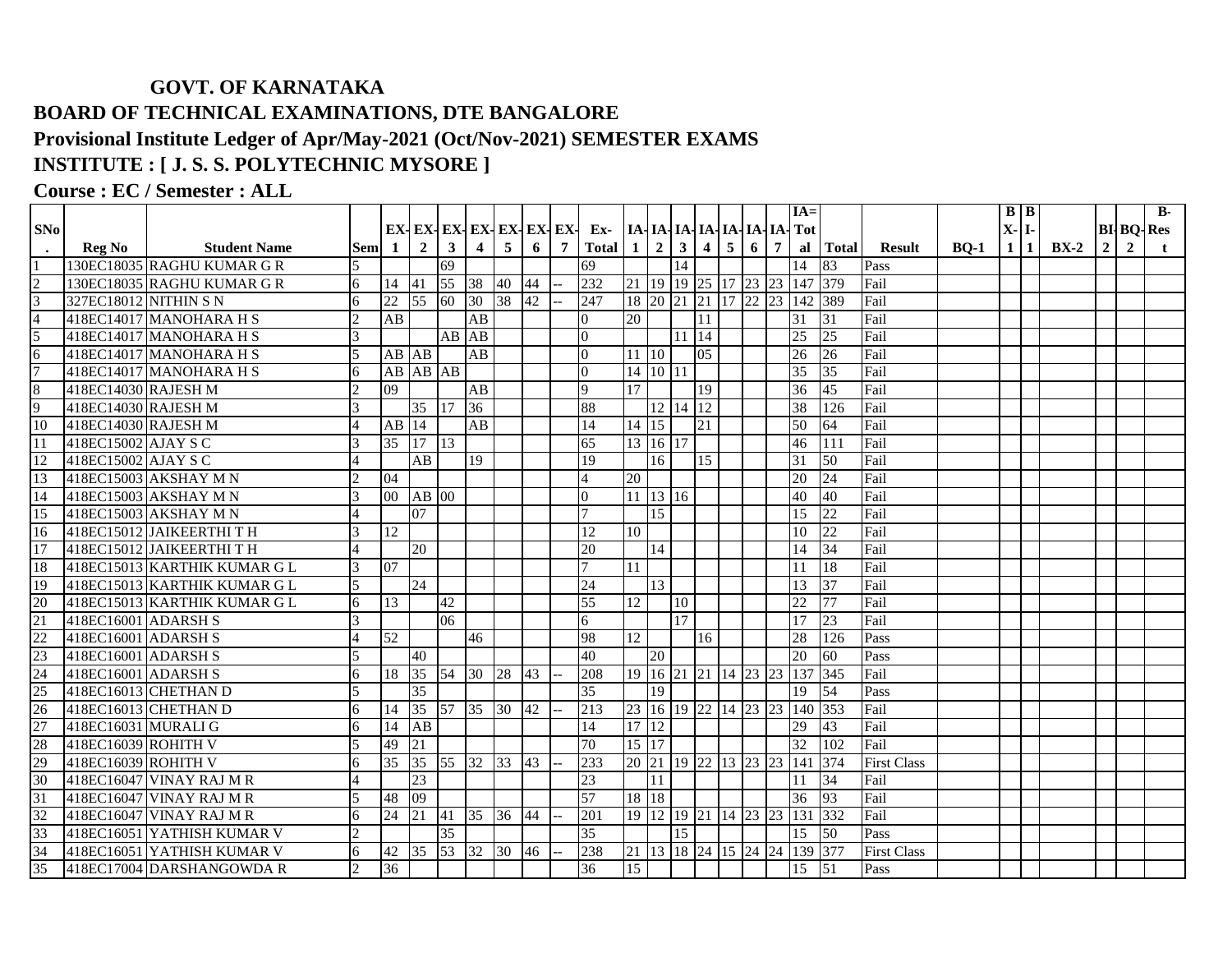| 36              |                       | 418EC17004 DARSHANGOWDA R          |                | 53              |             |                 |       |    |    | 53               | 11              |          |                 |                      |  |                 | 11                           | 64              | Pass               |  |  |  |  |
|-----------------|-----------------------|------------------------------------|----------------|-----------------|-------------|-----------------|-------|----|----|------------------|-----------------|----------|-----------------|----------------------|--|-----------------|------------------------------|-----------------|--------------------|--|--|--|--|
| 37              |                       | 418EC17004 DARSHANGOWDA R          | 6              | 44              | 35 51       |                 | 42 41 |    | 49 | 262              |                 |          |                 |                      |  |                 | 19 17 19 23 22 25 25 150 412 |                 | <b>First Class</b> |  |  |  |  |
| 38              |                       | 418EC17005 DHANUSH M GOWDA         |                |                 |             | 22              |       |    |    | 22               |                 |          | 14              |                      |  |                 | 14                           | 36              | Fail               |  |  |  |  |
| 39              |                       | 418EC17005 DHANUSH M GOWDA         | 3              |                 |             | 35              |       |    |    | $\overline{35}$  |                 |          | 15              |                      |  |                 | 15                           | 50              | Pass               |  |  |  |  |
| 40              |                       | 418EC17005 DHANUSH M GOWDA         |                |                 |             |                 | 49    |    |    | 49               |                 |          |                 | 12                   |  |                 | 12                           | 61              | Pass               |  |  |  |  |
| 41              |                       | 418EC17005 DHANUSH M GOWDA         | 5              |                 | 35          |                 |       |    |    | 35               |                 | 22       |                 |                      |  |                 | 22                           | $\overline{57}$ | Pass               |  |  |  |  |
| 42              |                       | 418EC17005 DHANUSH M GOWDA         | 6              | 35              | 12          | 57              | 35 30 |    | 43 | 212              |                 |          |                 | 19 13 17 22 14 24 24 |  |                 | 133 345                      |                 | Fail               |  |  |  |  |
| 43              |                       | 418EC17008 HARSHITH P              |                |                 |             | AB              |       |    |    | $\Omega$         |                 |          | 11              |                      |  |                 | 11                           | 11              | Fail               |  |  |  |  |
| $\frac{44}{45}$ |                       | 418EC17008 HARSHITH P              | $\mathcal{E}$  | 08              |             | 35              |       |    |    | 43               | 18              |          | 13              |                      |  |                 | 31                           | 74              | Fail               |  |  |  |  |
|                 |                       | 418EC17008 HARSHITH P              |                | 41              |             |                 | 35    |    |    | 76               | 10              |          |                 | 13                   |  |                 | 23                           | 99              | Pass               |  |  |  |  |
| 46              | 418EC17023 NISARGA K  |                                    |                | 37              |             |                 |       |    |    | 37               | 10              |          |                 |                      |  |                 | 10                           | 47              | Pass               |  |  |  |  |
| 47              | 418EC17028 PUNITH H R |                                    | 3              | $AB$   01       |             | AB AB           |       |    |    |                  |                 |          | 15 11 17 12     |                      |  |                 | 55                           | 56              | Fail               |  |  |  |  |
| 48              | 418EC17028 PUNITH H R |                                    |                | AВ              |             | AB 22           |       |    |    | $\overline{22}$  | 10              |          | $11 \,   13$    |                      |  |                 | 34                           | 56              | Fail               |  |  |  |  |
|                 | 418EC17031 RASHMI R   |                                    |                |                 |             | AB              |       |    |    | $\overline{0}$   |                 |          | $\overline{12}$ |                      |  |                 | 12                           | 12              | Fail               |  |  |  |  |
| $\frac{49}{50}$ | 418EC17031 RASHMI R   |                                    |                |                 |             | 22              |       |    |    | 22               |                 |          | 13              |                      |  |                 | 13                           | 35              | Fail               |  |  |  |  |
| 51              | 418EC17031 RASHMI R   |                                    |                | 09              |             | 08              |       |    |    | $\overline{17}$  | 10              |          | 10              |                      |  |                 | 20                           | $\overline{37}$ | Fail               |  |  |  |  |
| 52              | 418EC17031 RASHMI R   |                                    |                |                 | 35          |                 | 50    |    |    | 85               |                 | 12       |                 | 15                   |  |                 | 27                           | 112             | Pass               |  |  |  |  |
| 53              |                       | 418EC17039 SUGANDH N               |                | 11              |             |                 |       |    |    | 11               | 12 <sup>1</sup> |          |                 |                      |  |                 | 12                           | 23              | Fail               |  |  |  |  |
| 54              |                       | 418EC17039 SUGANDH N               | 3              | 05              | 20          | 18              |       |    |    | 43               |                 | 10 11 02 |                 |                      |  |                 | 23                           | 66              | Fail               |  |  |  |  |
| 55              |                       | 418EC17039 SUGANDH N               |                |                 | 16          | 16 23           |       |    |    | 55               |                 |          | 13 06 10        |                      |  |                 | 29                           | 84              | Fail               |  |  |  |  |
| 56              |                       | 418EC17040 SUJITH KUMAR K C        | 3              |                 |             | 05              |       |    |    | $\mathcal{F}$    |                 |          | 13              |                      |  |                 | 13                           | 18              | Fail               |  |  |  |  |
| 57              |                       | 418EC17040 SUJITH KUMAR K C        |                |                 |             | $AB$ 40         |       |    |    | 40               |                 |          | 11 13           |                      |  |                 | $\overline{24}$              | 64              | Fail               |  |  |  |  |
| 58              |                       | 418EC17040 SUJITH KUMAR K C        | 5              |                 | 06          |                 |       |    |    | 6                |                 | 17       |                 |                      |  |                 | 17                           | 23              | Fail               |  |  |  |  |
| 59              |                       | 418EC17040 SUJITH KUMAR K C        | 6              | 25              | 15 59 38 40 |                 |       |    | 47 | $\overline{224}$ |                 |          |                 |                      |  |                 | 22 11 18 22 18 22 23 136 360 |                 | Fail               |  |  |  |  |
| 60              |                       | 418EC17043 VISHNU PRASAD B         | $\mathcal{D}$  |                 |             | $\overline{24}$ |       |    |    | 24               |                 |          | 10              |                      |  |                 | 10                           | 34              | Fail               |  |  |  |  |
| 61              |                       | 418EC17043 VISHNU PRASAD B         | 3              | 13              |             |                 |       |    |    | $\overline{13}$  | 11              |          |                 |                      |  |                 | 11                           | 24              | Fail               |  |  |  |  |
| $\frac{62}{63}$ |                       | 418EC17043 VISHNU PRASAD B         | 5              |                 | 05          |                 |       |    |    | 5                |                 | 17       |                 |                      |  |                 | 17                           | 22              | Fail               |  |  |  |  |
|                 |                       | 418EC17043 VISHNU PRASAD B         | 6              | 23              | 54          | 44 35           |       | 38 | 42 | 236              |                 |          |                 |                      |  |                 | 22 18 19 23 16 24 24 146 382 |                 | Fail               |  |  |  |  |
| $\frac{64}{65}$ |                       | 418EC17045 VISHWAS M               |                | 24              |             | 14              |       |    |    | 38               | 14              |          | 15              |                      |  |                 | 29                           | 67              | Fail               |  |  |  |  |
|                 | 418EC17045 VISHWAS M  |                                    | $\mathfrak{D}$ | 02              |             | AB              |       |    |    | $\overline{2}$   | 16              |          | 16              |                      |  |                 | 32                           | 34              | Fail               |  |  |  |  |
| 66              | 418EC17045 VISHWAS M  |                                    | 3              | 00              | 01          | 04 22           |       |    |    | 27               |                 |          | 12 14 10 13     |                      |  |                 | 49                           | 76              | Fail               |  |  |  |  |
| 67              |                       | 418EC18001 ARUN KUMAR G            | $\mathfrak{D}$ | $\overline{23}$ |             | 27              |       |    |    | $\overline{50}$  | 19              |          | 10              |                      |  |                 | 29                           | 79              | Fail               |  |  |  |  |
| 68              |                       | 418EC18001 ARUN KUMAR G            | 3              | 14              |             |                 |       |    |    | 14               | 16              |          |                 |                      |  |                 | 16                           | 30              | Fail               |  |  |  |  |
| 69              |                       | 418EC18001 ARUN KUMAR G            |                |                 | 20          |                 |       |    |    | 20               |                 | 17       |                 |                      |  |                 | 17                           | 37              | Fail               |  |  |  |  |
| 70              |                       | 418EC18001 ARUN KUMAR G            | 6              | 26              | 18          | 48 28           |       | 32 | 45 | 197              |                 |          |                 |                      |  |                 | 19 17 19 21 17 22 24 139 336 |                 | Fail               |  |  |  |  |
| 71              |                       | 418EC18002 CHANDAN M               |                | $\overline{37}$ |             | 18              |       |    |    | $\overline{55}$  | 12              |          | 10              |                      |  |                 | 22                           | 77              | Fail               |  |  |  |  |
| 72              |                       | 418EC18002 CHANDAN M               |                | AB              |             | 08              |       |    |    | 8                | 11              |          | $\overline{0}$  |                      |  |                 | 20                           | 28              | Fail               |  |  |  |  |
| 73              | 418EC18005 JEEVAN M   |                                    | 6              | 48              | 67          | 82              | 46    | 45 | 49 | 337              |                 |          |                 |                      |  |                 | 22 22 23 24 23 25 163 500    |                 | Distinction        |  |  |  |  |
| 74              |                       | 418EC18006 KARTHIK MATALE          | 6              | 59              | 87          | 93              | 48    | 46 | 49 | 382              |                 |          |                 | 25 22 22 25 24 25    |  | $\overline{24}$ | 167                          | 549             | Distinction        |  |  |  |  |
| 75              |                       | 418EC18007 M VASANTH V MUTHUKUMA 6 |                | 24              | 45          | 61              | 48    | 33 | 48 | 259              | 23 21           |          |                 |                      |  |                 | 21 25 20 23 24 157 416       |                 | Fail               |  |  |  |  |
| 76              |                       | 418EC18008 MANIKANTA S             | 6              | 37              | $78\,$      | 83              | 48    | 45 | 49 | 340              |                 |          |                 | 19 18 20 24 23 25    |  | 24              | 153 493                      |                 | Distinction        |  |  |  |  |
| 77              |                       | 418EC18009 MANOJ KUMAR T S         | $\mathfrak{D}$ |                 |             | 16              |       |    |    | 16               |                 |          | 10              |                      |  |                 | 10                           | 26              | Fail               |  |  |  |  |
| 78              |                       | 418EC18009 MANOJ KUMAR T S         |                | 05              |             | 13              |       |    |    | 18               | 11              |          | 12              |                      |  |                 | 23                           | 41              | Fail               |  |  |  |  |
| 79              |                       | 418EC18009 MANOJ KUMAR T S         |                | 55              |             |                 | 36    |    |    | 91               | 10              |          |                 | 14                   |  |                 | $\overline{24}$              | 115             | Pass               |  |  |  |  |
| 80              |                       | 418EC18009 MANOJ KUMAR T S         | 5              | 46              | 07          |                 |       |    |    | 53               | 14 19           |          |                 |                      |  |                 | 33                           | 86              | Fail               |  |  |  |  |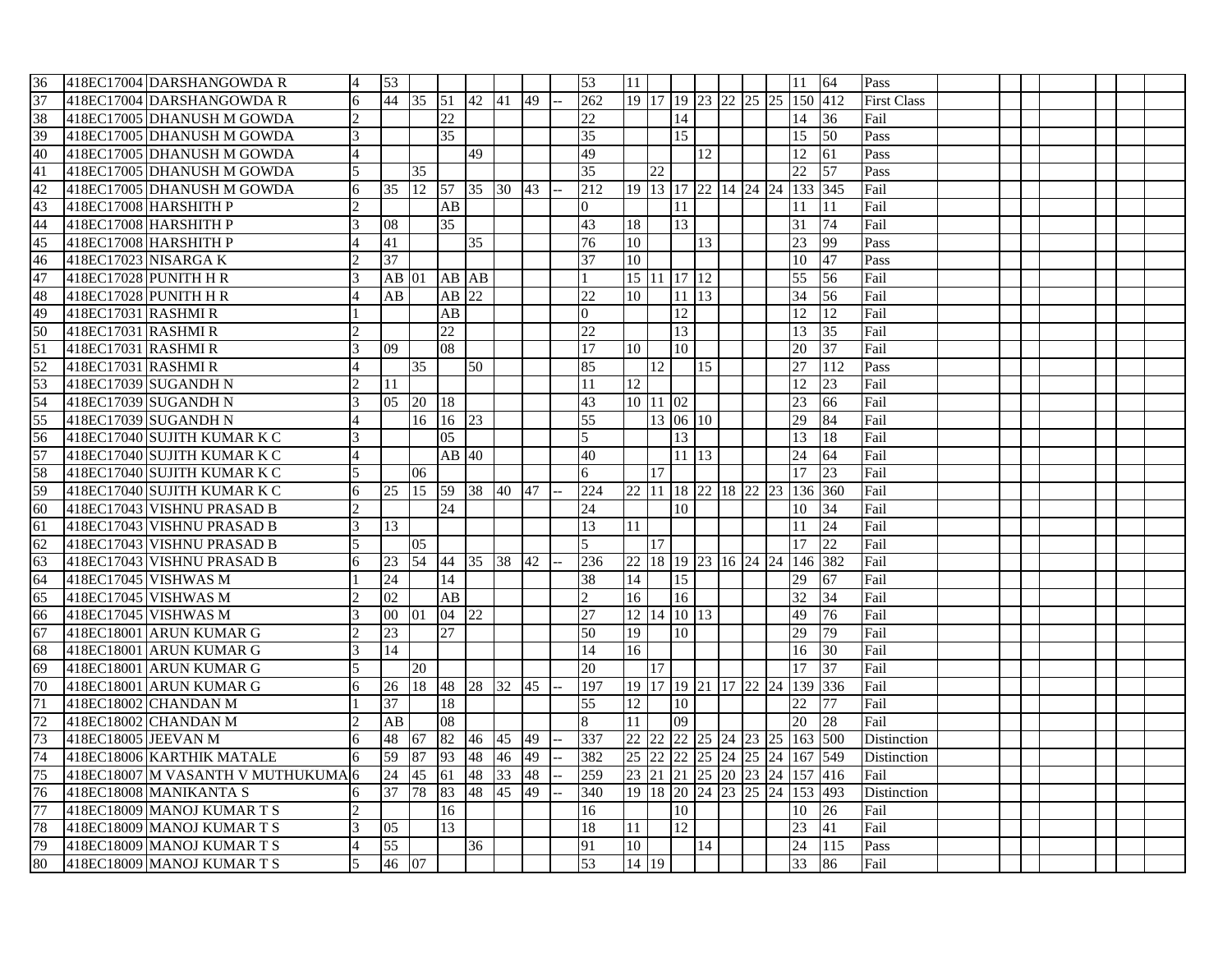| 81  |                         | 418EC18009 MANOJ KUMAR T S           | 6 | 23   13         |                    | 48 28 32        |                 |       | 42 |                          | 186             |                 |            |                   |    |              |                         | 20 16 18 22 15 22 22 135 321                 |                 | Fail               |         |         |  |      |
|-----|-------------------------|--------------------------------------|---|-----------------|--------------------|-----------------|-----------------|-------|----|--------------------------|-----------------|-----------------|------------|-------------------|----|--------------|-------------------------|----------------------------------------------|-----------------|--------------------|---------|---------|--|------|
| 82  | 418EC18010 NAVEEN S     |                                      | 6 | 53              | 50                 | 62 48           |                 | 46    | 49 | $-$                      | 308             |                 |            |                   |    |              |                         | 24 20 22 25 24 24 25 164 472                 |                 | Distinction        |         |         |  |      |
| 83  | 418EC18011 NIKHIL M S   |                                      |   |                 | 47                 |                 |                 |       |    |                          | 47              |                 | 20         |                   |    |              |                         | 20                                           | 67              | Pass               |         |         |  |      |
| 84  | 418EC18011 NIKHIL M S   |                                      | 6 | 35              | $ 41\rangle$       | $\overline{57}$ | 42 45 49        |       |    |                          | 269             |                 |            |                   |    |              |                         | 17 17 21 23 20 25 24 147 416                 |                 | <b>First Class</b> |         |         |  |      |
| 85  |                         | 418EC18012 NISHANTH A                |   |                 |                    | 08              |                 |       |    |                          | 8               |                 |            | 16                |    |              |                         | 16                                           | 24              | Fail               |         |         |  |      |
| 86  |                         | 418EC18012 NISHANTH A                |   | 01              |                    | 21              |                 |       |    |                          | 22              | 11              |            | 09                |    |              |                         | 20                                           | 42              | Fail               |         |         |  |      |
| 87  |                         | 418EC18014 PAVAN RAJ S               | 6 | 73              | 75                 | 88              | 45              | 46    | 49 |                          | 376             |                 |            |                   |    |              |                         | 22 23 24 24 22 24 24 163 539                 |                 | <b>Distinction</b> |         |         |  |      |
| 88  |                         | 418EC18015 PRAJWAL NU                | 6 | 35              | 61                 | 92              | 41              | 46    | 47 |                          | 322             |                 |            |                   |    |              |                         | 20   18   23   22   22   24   24   153   475 |                 | Distinction        |         |         |  |      |
| 89  |                         | 418EC18016 RAJNEESH KUMAR            | 6 | $\overline{37}$ | 47                 | 69              | 40              | 42    | 47 | $\overline{\phantom{0}}$ | 282             |                 |            |                   |    |              |                         | 24 22 24 24 23 22 24 163 445                 |                 | <b>First Class</b> |         |         |  |      |
| 90  | 418EC18017 RAMESH R     |                                      | 6 | 79              | 88                 | 80              | 48              | 47    | 49 |                          | 391             |                 |            |                   |    |              |                         | 25 25 24 24 24 25 24 171 562                 |                 | Distinction        |         |         |  |      |
| 91  |                         | 418EC18019 SHASHANK B B              | 6 | 46              | 49                 | 76              | 40 45           |       | 45 |                          | 301             |                 |            |                   |    |              |                         | 20 20 20 25 21 23 23 152 453                 |                 | <b>First Class</b> |         |         |  |      |
| 92  |                         | 418EC18020 SHUBHAM SHIVAPPA POLICE 5 |   |                 |                    | 35              |                 |       |    |                          | 35              |                 |            | 21                |    |              |                         | 21                                           | $\overline{56}$ | Pass               |         |         |  |      |
| 93  |                         | 418EC18020 SHUBHAM SHIVAPPA POLICE 6 |   | 44 52           |                    | 69              | 41 44           |       | 49 |                          | 299             |                 |            |                   |    |              |                         | 24 24 24 25 24 23 24 168 467                 |                 | Distinction        |         |         |  |      |
| 94  |                         | 418EC18021 SOWJANYA N                |   | 09              |                    |                 |                 |       |    |                          | 9               | $\overline{22}$ |            |                   |    |              |                         | 22                                           | 31              | Fail               |         |         |  |      |
| 95  |                         | 418EC18021 SOWJANYA N                | 5 |                 |                    | $\overline{35}$ |                 |       |    |                          | $\overline{35}$ |                 |            | 23                |    |              |                         | 23                                           | 58              | Pass               |         |         |  |      |
| 96  |                         | 418EC18021 SOWJANYA N                | 6 | 38              | 43                 | 62              | 45 45           |       | 49 |                          | 282             |                 |            |                   |    |              |                         | 25 25 22 25 22 25 24 168 450                 |                 | <b>First Class</b> |         |         |  |      |
| 97  |                         | 418EC18024 VISHALA S S               | 6 | 36              | 53                 | 77              | 46              | 46    | 49 |                          | 307             |                 |            |                   |    |              |                         | 25 23 22 25 23 25 24 167 474                 |                 | Distinction        |         |         |  |      |
| 98  |                         | 418EC18301 VYDESH GOWDA N S          |   |                 |                    |                 |                 |       |    |                          | $\overline{0}$  |                 |            |                   |    |              |                         | $\overline{0}$                               | $\overline{0}$  |                    | 15SC02M | 70   15 |  | Pass |
| 99  |                         | 418EC19002 ABHISHEK B                |   |                 |                    | $\overline{35}$ |                 |       |    |                          | 35              |                 |            | $\overline{17}$   |    |              |                         | 17                                           | $\overline{52}$ | Pass               |         |         |  |      |
| 100 |                         | 418EC19002 ABHISHEK B                |   |                 |                    | 16              | 35              |       |    |                          | $\overline{51}$ |                 |            | 15   14           |    |              |                         | 29                                           | 80              | Fail               |         |         |  |      |
| 101 |                         | 418EC19003 ABHISHEK K S              |   | $00\,$          |                    | 01              |                 |       |    |                          |                 | 17              |            | 10                |    |              |                         | 27                                           | 28              | Fail               |         |         |  |      |
| 102 |                         | 418EC19003 ABHISHEK K S              |   | $00\,$          | 00                 | $00\,$          | $00$ AB         |       |    |                          | $\mathbf{0}$    |                 |            | 12 10 11 11 10    |    |              |                         | 54                                           | $\overline{54}$ | Fail               |         |         |  |      |
| 103 |                         | 418EC19008 CHAMAN NAIK M V           |   | 21              | 06                 | 14              |                 |       |    |                          | 41              |                 | 12 14 12   |                   |    |              |                         | 38                                           | 79              | Fail               |         |         |  |      |
| 104 |                         | 418EC19008 CHAMAN NAIK M V           |   | 00              |                    | $\overline{19}$ |                 |       |    |                          | 19              | 10              |            | 13                |    |              |                         | 23                                           | 42              | Fail               |         |         |  |      |
| 105 |                         | 418EC19008 CHAMAN NAIK M V           | 3 | 01              | AB                 | $00\,$          | 00              |       |    |                          |                 |                 |            | 14 12 10 11       |    |              |                         | 47                                           | 48              | Fail               |         |         |  |      |
| 106 |                         | 418EC19010 CHETHAN C                 |   |                 |                    | 42              |                 |       |    |                          | 42              |                 |            | $\overline{15}$   |    |              |                         | 15                                           | 57              | Pass               |         |         |  |      |
| 107 |                         | 418EC19011 CHETHAN S                 |   | 04              | 10                 | 03              |                 | 28    |    |                          | 45              |                 | 10 09 10   |                   |    | $ 12\rangle$ |                         | $\overline{41}$                              | 86              | Fail               |         |         |  |      |
| 108 |                         | 418EC19011 CHETHAN S                 |   | 00              | 01                 | $00\,$          | 00 <sup>1</sup> | 03 05 |    | 100                      | 9               |                 |            |                   |    |              | 10 10 10 10 11 18 15 84 |                                              | 93              | Fail               |         |         |  |      |
| 109 |                         | 418EC19014 DIVYASHREE D              |   | 14              |                    | 43              |                 |       |    |                          | 57              | $\overline{21}$ |            | 16                |    |              |                         | $\overline{37}$                              | 94              | Fail               |         |         |  |      |
| 110 |                         | 418EC19016 GOUTHAM CR                |   | 00              |                    |                 |                 |       |    |                          | $\overline{0}$  | 19              |            |                   |    |              |                         | 19                                           | 19              | Fail               |         |         |  |      |
| 111 |                         | 418EC19016 GOUTHAM CR                |   | 01              |                    | 08              |                 |       |    |                          | 9               | 10              |            | $\overline{10}$   |    |              |                         | 20                                           | 29              | Fail               |         |         |  |      |
| 112 |                         | 418EC19017 GOUTHAM N                 |   | $00\,$          |                    | 08              |                 |       |    |                          | 8               | 17              |            | $\overline{12}$   |    |              |                         | 29                                           | 37              | Fail               |         |         |  |      |
| 113 |                         | 418EC19017 GOUTHAM N                 |   | 06              | 11                 | 10 08           |                 |       |    |                          | 35              |                 |            | 11 16 11 11       |    |              |                         | 49                                           | 84              | Fail               |         |         |  |      |
| 114 | 418EC19018 HARSHA M     |                                      |   |                 |                    | 36              |                 |       |    |                          | 36              |                 |            | 03                |    |              |                         | 3                                            | 39              | Fail               |         |         |  |      |
|     | 115 418EC19018 HARSHA M |                                      | 3 | 19              | 23                 |                 | 17              |       |    |                          | 59              |                 | $11 \, 10$ |                   | 11 |              |                         | 32                                           | $\overline{91}$ | Fail               |         |         |  |      |
| 116 |                         | 418EC19020 JAYACHANDRA E             |   |                 | 25                 | 13              |                 |       |    |                          | 38              |                 | 12 12      |                   |    |              |                         | $\overline{24}$                              | 62              | Fail               |         |         |  |      |
| 117 |                         | 418EC19020 JAYACHANDRA E             |   | 06              |                    | 07              |                 |       |    | 26                       | 39              | 16              |            | $\overline{13}$   |    |              | 19 48                   |                                              | 87              | Fail               |         |         |  |      |
| 118 |                         | 418EC19023 KARTHIK G                 |   |                 | 18                 | 23              |                 |       |    |                          | 41              |                 | 12 15      |                   |    |              |                         | 27                                           | 68              | Fail               |         |         |  |      |
| 119 |                         | 418EC19023 KARTHIK G                 |   | 04              | $\overline{23}$    | $15 \t17$       |                 |       |    |                          | 59              |                 |            | 10 16 10 11       |    |              |                         | 47                                           | 106             | Fail               |         |         |  |      |
| 120 |                         | 418EC19029 NARENDRA N                |   | 52              | 14                 | 17              |                 |       |    |                          | 83              |                 | 20 11 11   |                   |    |              |                         | 42                                           | 125             | Fail               |         |         |  |      |
| 121 |                         | 418EC19029 NARENDRA N                |   | AB              |                    |                 |                 |       |    |                          | $\overline{0}$  | 11              |            |                   |    |              |                         | 11                                           | 11              | Fail               |         |         |  |      |
| 122 |                         | 418EC19029 NARENDRA N                | 3 | 11              | 18                 | 17              | 01              |       |    |                          | 47              |                 |            | 10 12 10 10       |    |              |                         | 42                                           | 89              | Fail               |         |         |  |      |
| 123 |                         | 418EC19030 PADMAPADA S JOSHI         |   |                 |                    |                 | 57              |       |    |                          | 57              |                 |            |                   | 21 |              |                         | 21                                           | 78              | Pass               |         |         |  |      |
| 124 | 418EC19034 ROHAN S      |                                      | 3 | 07              | 17                 | <b>21</b>       | $\sqrt{46}$ 27  |       | 35 |                          | 153             |                 |            | 10 08 08 07 11 12 |    |              |                         | 56                                           | 209             | Fail               |         |         |  |      |
|     | 125 418EC19036 SANJAY M |                                      | 3 | 03              | $11 \overline{16}$ |                 |                 | 37    |    |                          | 67              |                 | 11 12 10   |                   |    | 19           |                         | 52                                           | 119             | Fail               |         |         |  |      |